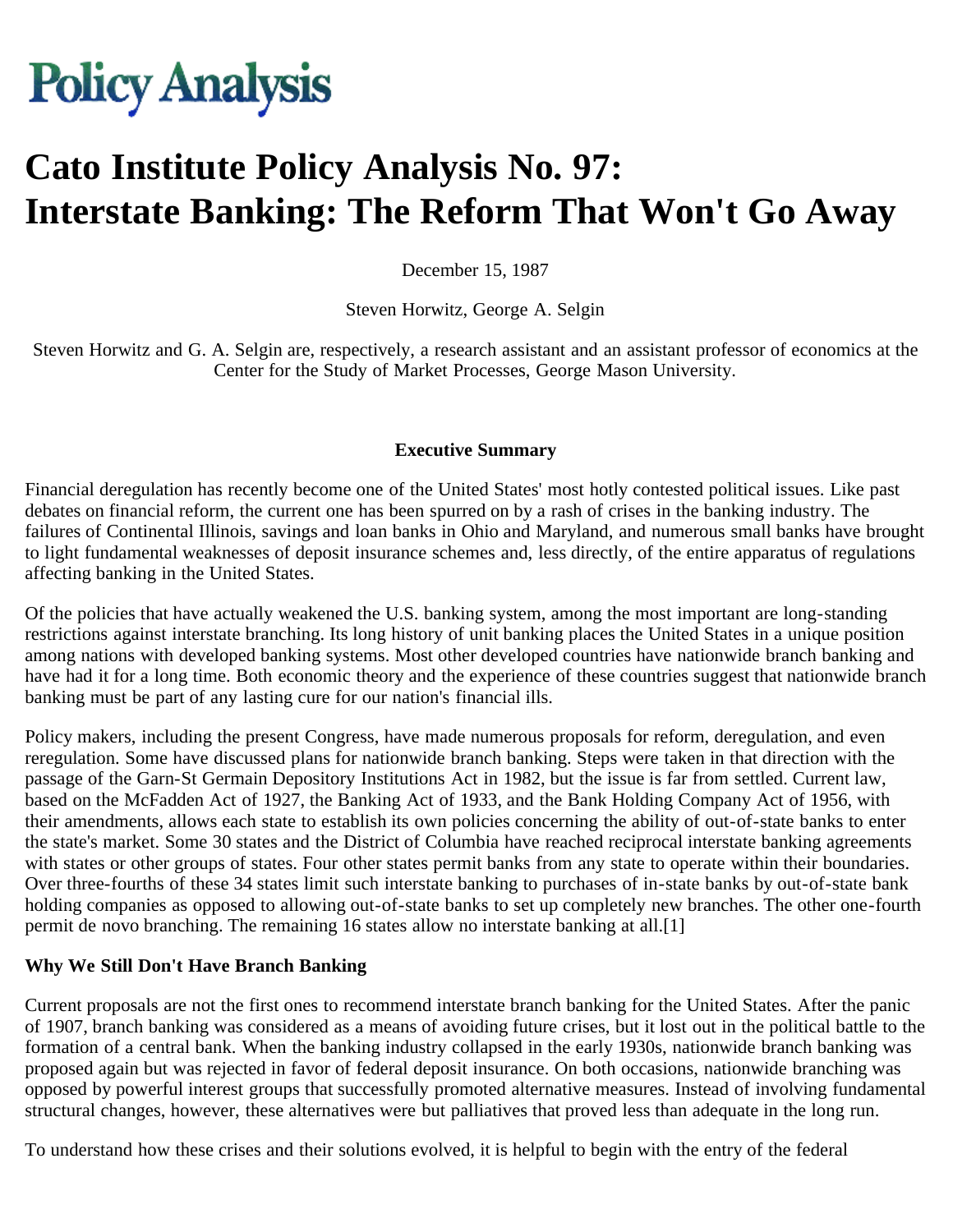government into bank regulation in 1863. The National Banking Act of 1863 created the national banking system, and while it did liberalize many banking laws, it did not form a branch banking system. The states retained control over branching, and most of them prohibited it. Although branching regulations were subsequently relaxed in many states, they were never made liberal enough to contribute to the national system's stability.

The panic of 1907 was the last, and worst, of a series of financial and economic crises that plagued the national banking system following the Civil War. These crises usually included a fall in output and prices (especially on the stock market), currency shortages, and bank runs. Like its predecessors, the panic of 1907 occurred in the autumn harvest season, when crop movements caused a substantial increase in the demand for currency in the rural areas. Legal restrictions of the National Banking Act of 1863 prevented banks from expanding the total amount of bank notes in circulation to meet this demand for currency.[2] Therefore, the need for additional currency could be met only by drawing on the reserves of "country" banks and their city correspondents, which caused the total money supply to shrink.[3] Currency shortages at harvest time were chronic in the post-Civil War era, and the "inelasticity" of currency became the most critical issue in monetary reform.

The debate that followed the 1907 panic drew the battlelines that would mark all similar debates in the future. This post-panic debate really involved three distinct interest groups: the big New York city banks, the midwestern city banks, and the country banks. Of these groups, only the midwestern city banks were really interested in positive structural reform. Their proposals, put forth by the American Bankers Association (ABA), which was dominated by this group, sought reform through deregulation, including "asset currency" (note issues free of restrictive bond-deposit requirements) and interstate branching.[4]

The New York banks were mainly interested in maintaining their supremacy (the status quo) by preventing schemes that would give more importance to midwestern banks--especially in Chicago--that were threatening that supremacy.[5] The country banks, on the other hand, wanted to prevent any branch- banking scheme that would put them in direct competition with the city banks.[6] So, although the country banks were most vocal in their opposition to Wall Street, they unwittingly and ironically aligned themselves with it in blocking the reform proposals of the ABA.[7] Today, members of the Independent Bankers Association continue to believe that "Full nationwide interstate banking would give an insuperable advantage to a handful of very large banks."[8]

The power of the New York bankers, combined with the numerical superiority of the country banks, doomed any reforms involving interstate branch banking, including the proposed Baltimore Plan of 1893 and Fowler Plan of 1902. The Baltimore Plan would have eliminated bond-deposit requirements (permitting notes to be issued on banks' general assets) while allowing limited branching. The Fowler Plan had similar features and added an embryonic central clearinghouse and more extensive branching provisions.[9] These and other asset-currency plans, which sought to end banking crises by deregulating note issue, were rejected by country bankers, who saw a link between them and proposals for branch banking. Some also argued that free note issue would be inflationary. This argument, ironically, was more likely to be justified if note issue was deregulated without branch banking as a complementary reform.

Advocates of branch banking (with or without asset-currency) had some support from contemporary economists and other authors, who argued that interstate branching could have prevented the panic of 1907 and that more liberal branching laws had promoted economic growth in the South and West. These writers also pointed to the success of Canada's branch- banking system in avoiding crises.[10] Unfortunately, although academic writers were mainly sympathetic, their political influence was not great.

With limited country-bank support, the law approved in 1913 to deal with the recurring panics called for 12 Federal Reserve banks, with partial federal government control but with control really based on the New York Fed.[11] The country bankers, by opposing free note issue and wrecking other mid- western proposals for decentralized reform, helped give Wall Street exactly what it wanted. In brief, central banking was a compromise erected in response to the New York banks' desire for continued hegemony, plus the country bankers' opposition to branch banking. Consequently, the possibility for true structural reform was passed by in favor of second- best tinkering with a flawed system.

That the Fed was not an adequate answer to the instability of the banking system was dramatically revealed in the early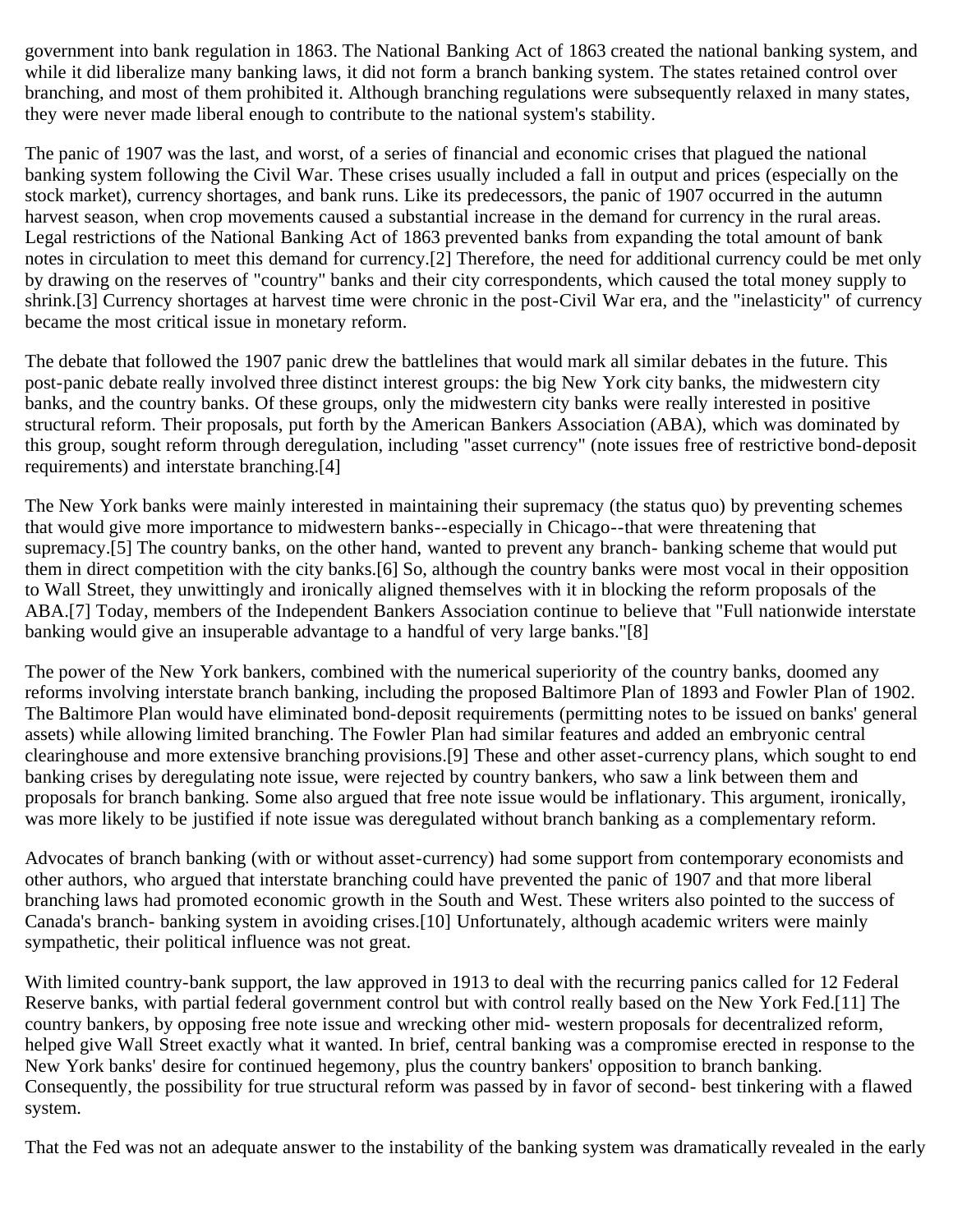1930s, when 4,801 banks failed, leaving many depositors empty- handed, worsening the general economic collapse, and provoking President Franklin D. Roosevelt to declare a nationwide bank holiday. As the crisis deepened, reform proposals were again raised, including renewed appeals for nationwide branching. The country banks opposed the proposals once again and sought further palliative measures to block them. According to economic historian Eugene White, "The unit bankers' actions were largely defensive, but what they lacked in terms of leadership or a program they made up in brute political clout."[12] Most of this clout was due to sheer numbers, which enabled unit bankers to put heavy pressure on state legislatures and Congress. The unit bankers also dominated state bankers' associations and effectively weakened any ABA proposals promoting branch banking.[13]

The unit bankers were anxious to preserve the dual banking system in which regulatory power was shared by state and federal authorities. Proposals by some larger national banks were viewed as attempts to sabotage the state banking systems that were supposedly responsible for providing banking services to small towns. Unfortunately, such smalltown banks (with capital of less than \$100,000) also accounted for over 90 percent of the failures in the 1920s and 1930s.[14] Many reform bills claimed that branch banking could prevent these problems. Nonetheless, aided by state regulatory authorities jealous of the expanded power that branch banking would give to federal authorities, the unit bankers were able to block any far-reaching branch-banking reform. They were also aided by proposals for deposit insurance, which presented a quick, apparently viable alternative to branch-banking that (it was claimed) would also safeguard the banking system. The establishment of the Federal Deposit Insurance Corporation (FDIC) "weakened the previous sense of urgency to modify federal statutes regulating branching."[15]

The city bankers rightfully claimed that mandatory deposit insurance, in contrast to a branch-banking reform, would involve a tax on competent bankers, forcing them to subsidize poorly managed banks. Unit bankers responded by raising once again the specter of a "money trust." They claimed that nationwide branching would allow the big New York banks to invade the small towns, putting neighborhood bankers out of business. Deposit insurance, in contrast, was supposed to protect depositors from the capricious behavior of big banks.

The idea of deposit insurance was not new. It had been tried in several states after the panic of 1907, and in each case where it was introduced, problems quickly arose. First, by making banks pay into a fund out of their own assets, the states faced an incentive problem. Because they bore only a fraction of the added risk of failure, banks began to hold more risky portfolios. Second, deposit insurance could do little to save banks when the economy turned bad. As agricultural prices fell in the late 1920s, banks in states with insurance plans began to collapse, and the insurance funds dried up. By early 1930 all eight state funds had gone bankrupt.

Despite the poor record of state deposit insurance schemes, unit banking interests argued successfully that nationwide deposit insurance could be effective if handled properly.[16] Their appeal to the plight of the small depositor, together with fears that a money monopoly would develop, carried the day politically. As a result, the FDIC was established. The unit bankers had won another political battle against structural reform. As one modern observer put it, "Once again the small banks in the country fought off legislation that would have made branching completely free . . . by suggesting a plan of deposit insurance as an alternative way of shoring up the unit banking system."[17]

Twice--in 1933 and in 1907--legislators faced an opportunity for true structural reform, and twice they applied BandAids instead. Both central banking and deposit insurance merely treated the symptoms of a bad system, and did so poorly at that. As one writer opined in 1933,

The opportunities inherent in the dramatic circumstances of the time were lost. Emergency measures . . . were taken . . . to patch up temporarily the forty-nine broken down systems. . . . But then, instead of passing the laws necessary for the development of a single system adequate for the needs of the Nation, Congress again resorted to patchwork. The Glass Bill, for all the revolutionary implications of its provision for the insurance of bank deposits, leaves the basic elements of weakness in our banking structure essen-tially the same as before.[18]

These same weaknesses have now brought "dramatic circumstances" to bear once again, and once again the unit bankers are braced to resist nationwide branching. Although they are no less politically influential than before, the unit bankers have also run out of quick fixes. So the time is ripe to reexamine the twice neglected case for nationwide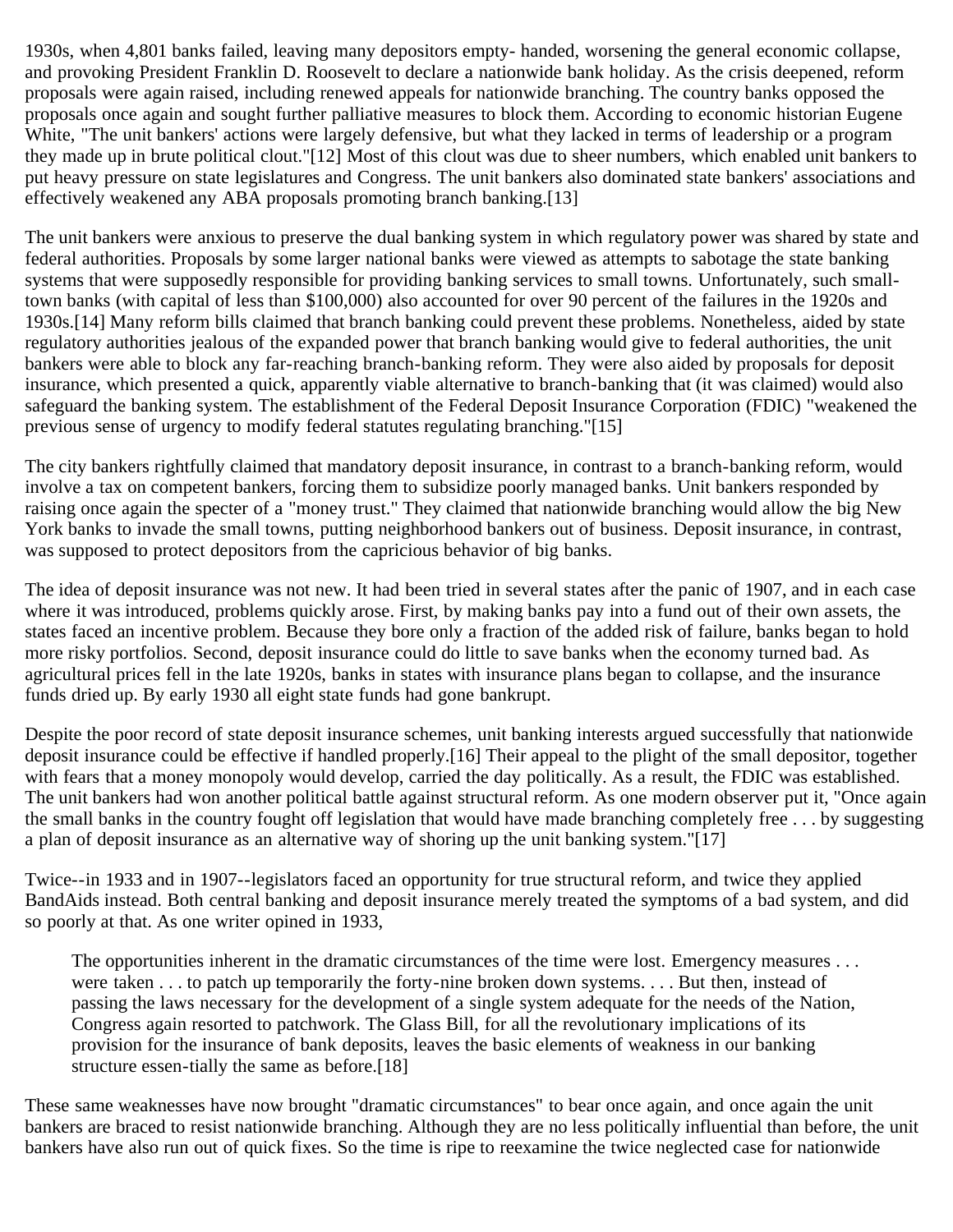branch banking and to challenge proposals calling for the adoption of further palliatives.

### **The Current Legal Status of Branch Banking**

The McFadden Act of 1927 and the Banking Act of 1933, which are still in effect, prohibit banks headquartered in one state from operating additional deposit-taking offices in any other state. In the past, banks got around the law by forming multi-bank holding companies that extended across state lines. Political forces--led once again by unit bankers--rallied to block this strategy by passing the Douglas Amendment to the Bank Holding Company Act of 1956, which prevented holding companies from owning a bank in another state without that state's permission. Until around 1980, this legislation effectively checked interstate operation of full-service banks or branches.

About that time, changing market conditions increased the incentive for banks to evade the law. The failure of numerous savings and loans in the late 1970s and early 1980s made clear the need for takeovers by out-of-state banks as a part of a viable deposit-protection strategy. These takeovers were not strictly legal, but both the industry and the states allowed and encouraged them to save problem banks. In 1982, the Garn-St. Germain Act officially permitted out-of-state emergency takeovers under specific conditions, while also encouraging other kinds of interstate activity. At the same time, "nonbank" banks (banks not covered by the Bank Holding Company Act of 1956 and the Douglas Amendment because they do not make commercial loans] owned by nonbank companies such as Sears, Roebuck & Co. and Merrill Lynch & Co. began to provide banking services across state lines, further eroding interstate barriers.

The federal authorities also did not interfere when many states began to permit various forms of interstate banking. These forms ranged from reciprocal, regional agreements to entry by subsidiaries of bank holding companies headquartered in any of the 50 states. As of January 1, 1987, more than 91 percent of U.S. domestic banking assets are in states that allow some form of interstate banking.[19] These actions by state banking authorities have provoked increased calls for federal legislation to establish full nationwide branching. Before we suffer yet another crisis in banking, we must once again give serious consideration to the arguments for and against such legislation.

#### **The Advantages of Branch Banking**

Nationwide branch banking would provide numerous benefits to U.S. consumers, both directly and indirectly, through economywide stability and efficiency. Branching would enable bank depositors throughout the country to deal with the same bank in different states, thereby making it easier for people to move, travel, and do business across state lines. Banks could also make use of their brand-name capital, providing a cheap source of information to potential depositors. Limited economies of scale would lower banking costs and increase service. Economywide benefits of branching include lowering of bank risk through diversification, lessening of bank failures, greater ease of dealing with insolvent banks, greater ease of interbank funds movement, and increased competition in the financial industry. These benefits are explored below.

#### **Direct Benefits to Customers**

On the microeconomic level, the most obvious advantage of interstate banking to consumers is that, when a depositor moves to a new state, he would not have to spend time and effort searching for a new bank. The individual's former bank could well have a branch located near his new home. In addition, he would not need to go through the trouble of physically transferring deposits and records. The bank would be more than happy to take care of such interbranch transfers.

A similar advantage would accrue to travelers if their banks had branches in places they visit. Local merchants would be far more likely to accept a check drawn on an out- of-state branch of a bank operating locally than on an out- ofstate bank. Since banks are more certain of obtaining funds from their own branches, they can clear such checks more quickly. Indeed, information about the balance in the traveler's account at home would be immediately available to branch employees. Furthermore, the traveler could cash his checks at the local branch of his bank and use cash. In either case, branch banking would reduce the need for, and the trouble of obtaining, traveler's checks, and the extra risk of traveling with cash.

Businesses and borrowers would also benefit from the ability to use the same bank in different states. Businesses that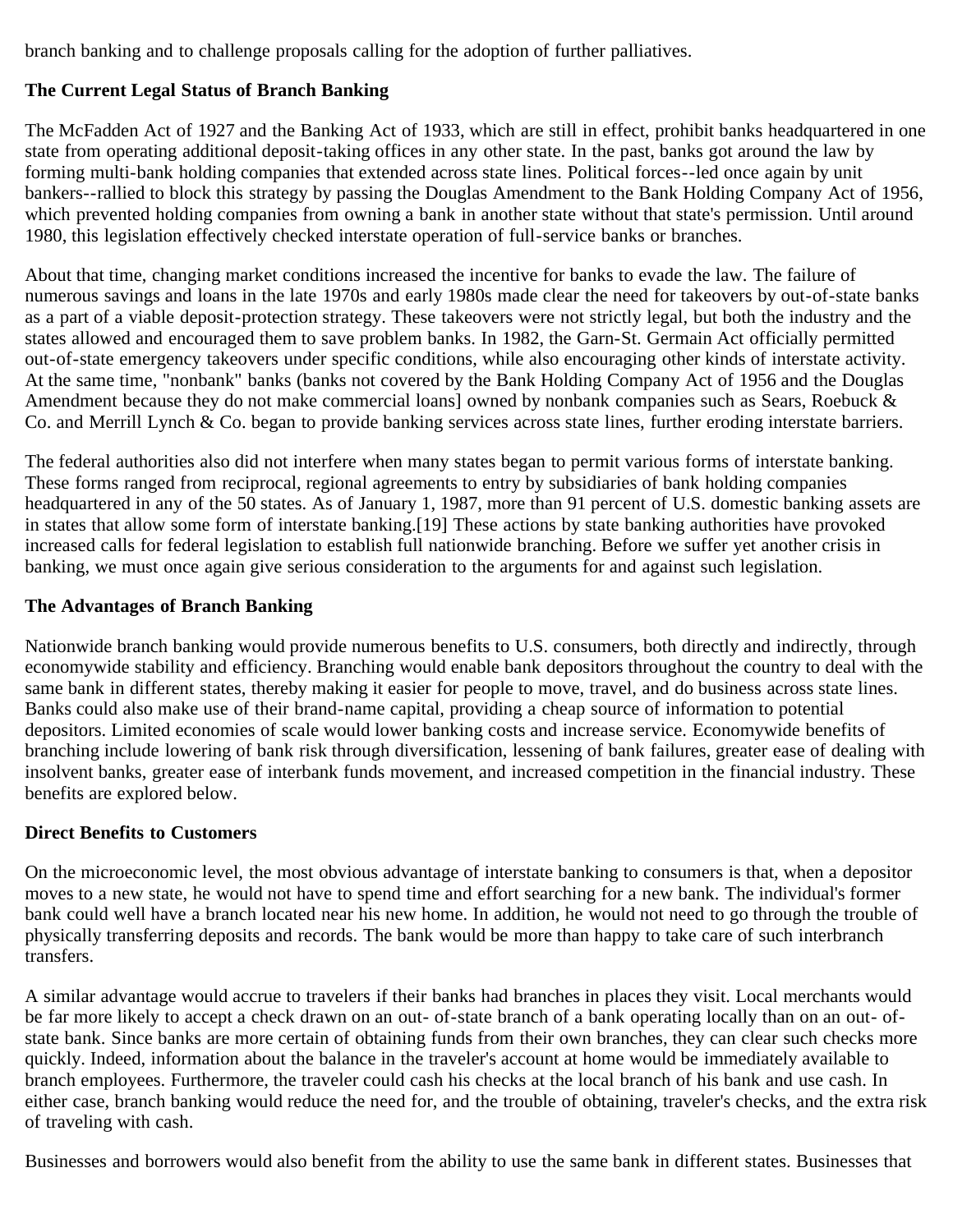operate in many states could simplify their accounting procedures by dealing with the various branches of a single bank, instead of with different banks in each area of operation. This would also create opportunities for banks to design programs to meet the needs of interstate firms. Borrowers would have easier access to credit as funds would move more smoothly between branches than between banks. Business borrowers could reap the same advantages as business depositors in dealing only with one bank. Many of these cost savings to businesses would be passed on to consumers in the form of lower prices and more efficient service.

Permitting branching across state lines would also give banks a chance to deploy their brand-name capital. One reason firms use brand names is that they provide a low-cost source of information on product quality to consumers. This is especially important for banks because depositors do not have the level of expertise required to determine the quality of bank management and services without actually experiencing them. In the absence of information intermediaries, potential depositors will rely on brand names.

Consider the depositor who moves but is unable to find a branch of his bank in his new town. With nationwide branch banking, he would probably recognize the names of other banks, the reputations of which would be known to him. Thus he could forgo the expense of a detailed examination. In addition, it would be much easier for banks to enter a new market where other banks were providing inferior service. Because its brand name would be recognized, a new entrant with established branches elsewhere need not incur as many start-up costs as a truly de novo entrant would. This would keep incumbent banks more efficient as the cost of entry to new competition would be lower than under the present system.

Further, consumers would benefit from nationwide branching as banks come to take advantage of economies of scale. Aside from the other benefits associated with large, diverse banks, size itself can result in lower average operating costs and bring about lower prices for services and higher interest on deposits. It is evident from experience in states that already permit branch banking that branched banks tend to be larger than unit banks, and that they require fewer managers and administrators and are less expensive to operate because all services need not be developed in-house. More important, branches of larger banks tend to employ more knowledgeable, experienced bankers who, when they do not know an answer, have greater access to expertise. In addition, McCall reports that branch banks, especially in smaller rural areas, tend to provide a wider range of services than unit banks.[20] This seems more the case when a unit bank is acquired by a larger branch bank, allowing the acquired bank to provide new services that can be easily provided only by a large bank. Finally, banks in states with more liberal branching laws use a greater proportion of their resources for loans and have lower liquidity needs than banks in unit banking states.[21]

#### **Benefits to the Macroeconomy**

Diversification. Perhaps the most important benefit of nationwide branch banking is that it would enable banks to diversify their portfolios and reduce their overall exposure to risk. When a bank's area of operation is geographically limited, it depends for its deposits and loans on the continued prosperity of a geographically limited number of specific industries. For example, branches would have been superior to deposit insurance in handling the fall in farm prices in the 1920s. If there had been nationwide branching then, the banks in the farm belt states probably would have been branches of larger banks able to shift funds from more prosperous areas to keep branches in agricultural states afloat. Or, when necessary, the banks could have closed branches that no longer generated much business, just as Canadian banks did in the 1920s. Clearly, depositors do not lose as much when a branch is closed. Either their accounts are paid in full or they are transferred to another branch in a nearby town.

Recent examples of the problems caused by a lack of diversification are evident in the experience of banks that have depended on the success of the agriculture and oil industries. A disproportionate number of bank failures in recent years have occurred in the farm belt states, where small unit banks continue to rely on the fortunes of local farmers. As farm failures have increased, bank failures have followed in their wake. In the last few years, falling oil prices have caused similar problems in Texas and Oklahoma, where numerous unit banks have failed or have suffered large reductions in the value of their equity.[22]

Branch banking would have allowed Texas banks to diversify their holdings and lower their overall risk. If Texas banks could have operated branches in California, they could easily have loaned to and taken deposits from high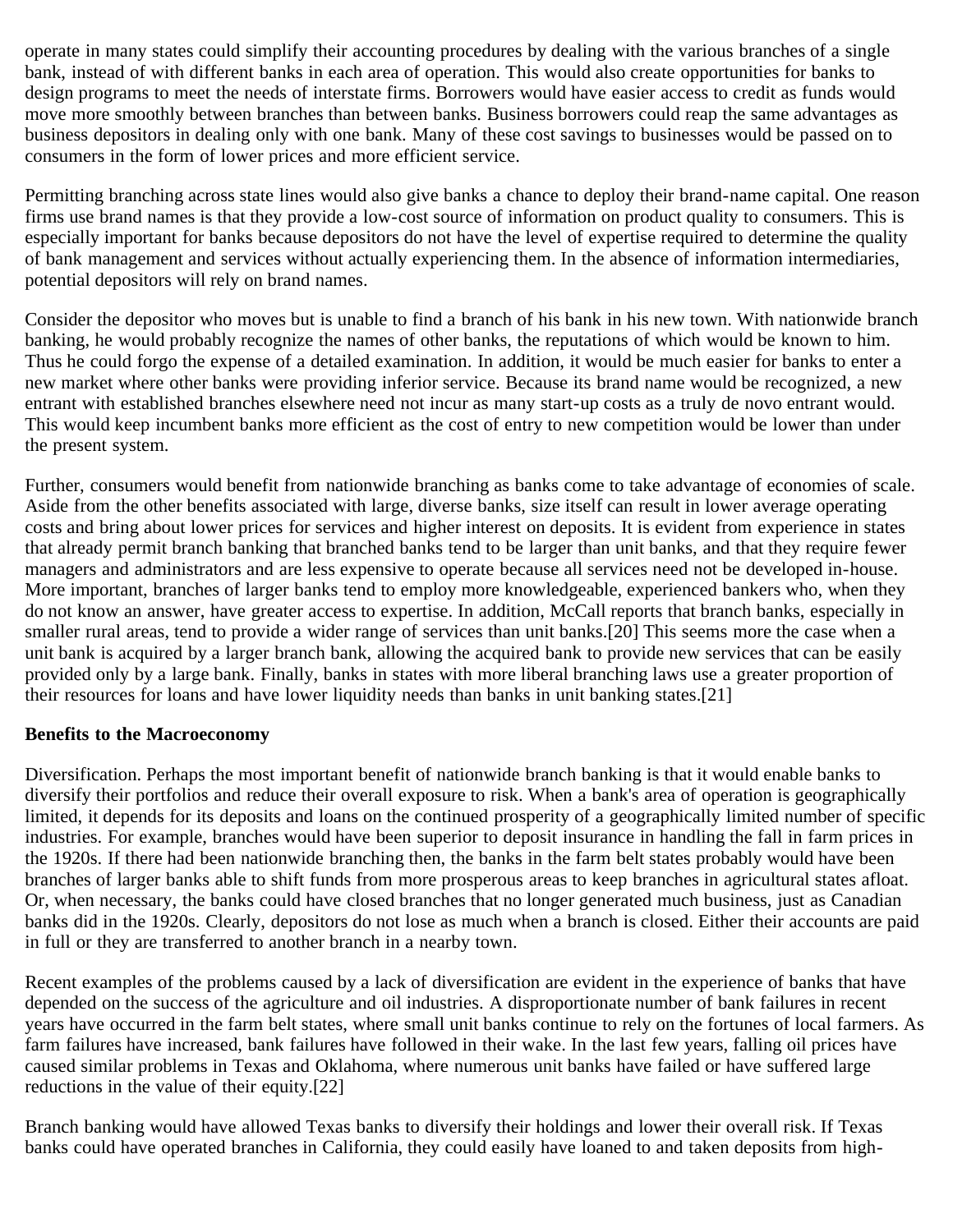technology firms. When oil prices first fell, high-tech firms were doing well, so a bank with branches in both areas could simply have shifted funds between its own branches in the two areas. Of course, the same process would work in reverse if oil prices rose and the high-tech industry became depressed. Farm belt banks could diversify by branching into locations with industries unrelated, or countercyclically related, to farming. Interstate banking and other reductions in banking regulation would enable banks to diversify their assets and liabilities, both geographically and in terms of customer service.

In the Scottish banking system of the early 19th century, which had both free note issue and unlimited branching, failures were few and far between as local economic problems rarely threatened any individual bank. Branching also allowed full-service banking to reach even the smallest towns in Scotland. In neighboring England, which had more limited branching, economic problems caused numerous failures, most probably due to the lack of geographic diversification. For example, in 1825-26, at least 76 banks failed in England while only 4 small Scottish banks succumbed.[23]

Interbank Funds Movement. A further benefit of nationwide branch banking is that it would improve interbank relationships. Everyone has had the experience of depositing a check written on an out-of-state bank and being told it will take ten days to two weeks for it to clear. Of course, in-state and own-bank checks clear in a couple of days. In a system consisting mainly of unit banks, a check written on one bank but deposited at another, unaffiliated bank has to pass through a network of correspondent banks to get back to the first bank. To see some empirical evidence of this process, examine any canceled check that was deposited at an out-of-state bank and notice all of the endorsements on the back. With wider branch banking, banks could clear checks drawn on distant branches of rival banks through local branches of those banks; so the delay experienced by the consumer would be significantly reduced.

In addition to reducing the inconvenience to banks' customers, improvements in the check-clearing process would have macroeconomic effects as well. Inherent in interbank check clearing is an uncertainty, both about the other bank and about the check writer. In a correspondent system, the receiving bank runs a risk that it will not receive funds for a check because it does not know the financial condition of the other bank or of the check writer. It is this double uncertainty that lengthens the time that banks need to clear checks drawn on other banks.

Another problem shows up in the amount of reserves held by banks. Transfers of funds between banks clearing checks often involve the transfer of banks' reserves, since banks in different states do not conduct enough business with each other to justify simple accounting adjustments. In a correspondent banking system, unit banks therefore generally hold more reserves than they would otherwise need to, limiting the funds available to borrowers.[24]

An extensive system of branch banking would resolve many of these difficulties. A higher proportion of checks would be drawn on other branches of the same bank, necessitating only a transfer of credit between branches instead of through several correspondent banks. This also would conserve banks' reserves and leave more funds available for customer use. In addition, one of the two sources of uncertainty would be removed if a deposited check were drawn on another branch of the bank. The branch receiving the check would not need to be concerned about the financial condition of the other branch. Rather, it would have to worry only about the credit of the check writer, and that information could be readily available through the bank's computer network. Finally, branch banking systems have fewer banks generally, so check clearing becomes much more efficient, magnifying all of the other benefits.

Past experiences in Canada and Scotland demonstrate how branch banking can lead to a more efficient system for transferring funds between banks than that which has developed in the United States. Canadian banks were relatively free of government intervention until the middle of this century and were allowed to branch freely and circulate their own notes. Canada did not develop clearinghouses until much later than the United States, but not because its banking system was backward. Rather, as Kurt Schuler points out, with 13,000 banks in the United States and only 5 major banks in Canada, a far higher percentage of Canadian checks were cleared easily and quickly without multilateral clearings and transfers of reserves.[25] The Canadian system was also very effective at moving funds between the vast farmland regions of the Canadian west and the urban areas of the east. Despite the overwhelming importance of agriculture in the Canadian economy, Canada never experienced the harvest season currency shortages and banking crises or the exposure to agricultural depressions that plagued (and to some extent continue to plague) the United States.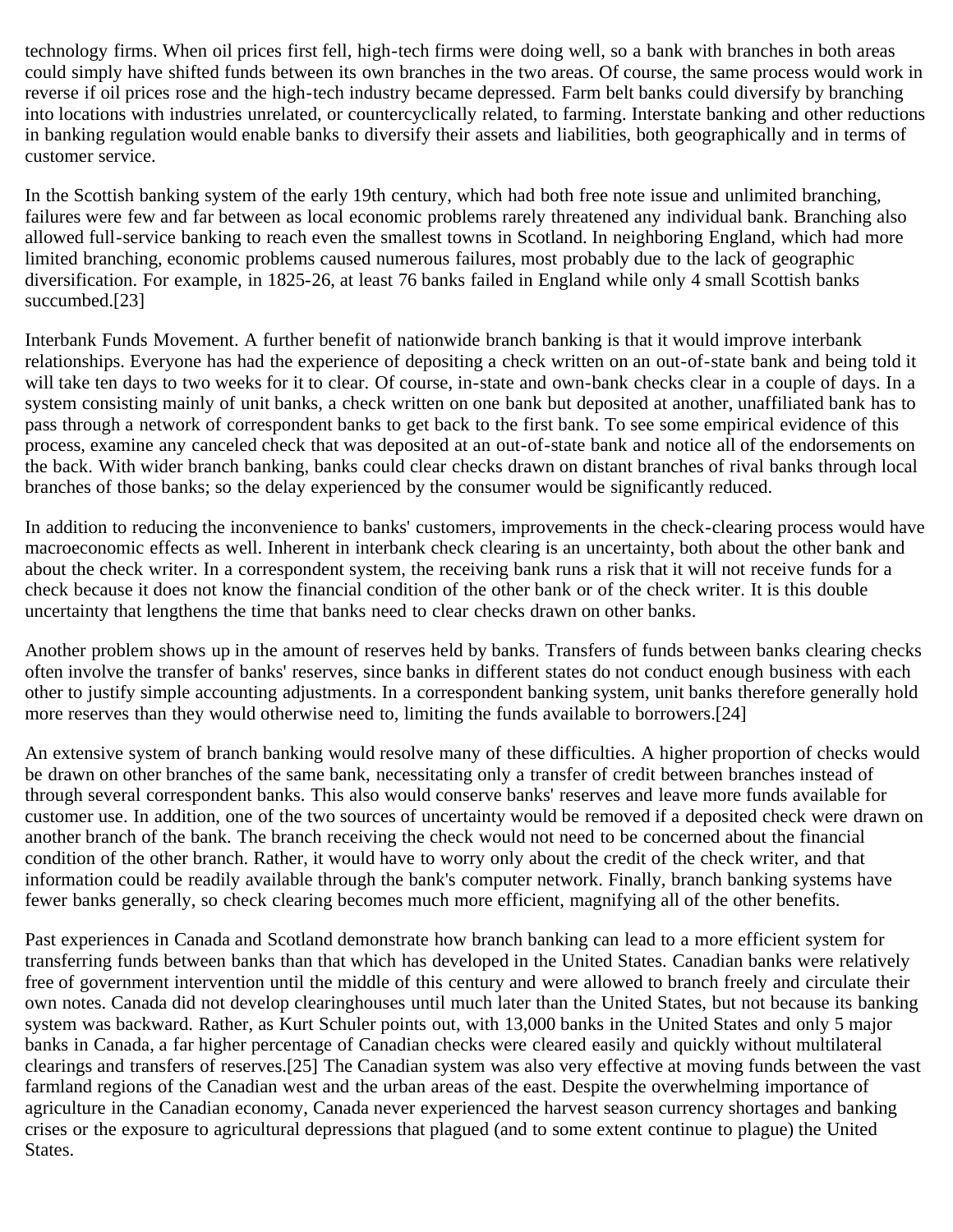The Scottish experience in the 18th and 19th centuries shows how the more efficient movement of interbank funds enhances macroeconomic stability. Banks failed less frequently both because of their greater diversification and because they were able to move funds rapidly between their various branch offices. The banks also dealt with each other more frequently (due to fewer numbers and common areas of involvement) and were more likely to assist each other in times of trouble through interbank loans.

Reduced Bank Failures. Taken together, diverse portfolios and easier funds movement help explain the superiority of branch banking in preventing and handling crises and panics. By allowing banks to diversify across economic and geographic boundaries, branch banking helps prevent crises associated with particular regions and industries. If problems persist, banks can more easily obtain needed funds from their own branches or on loan from the competition. A developed branch- banking system has far less need for an interbank reserve market like the federal funds market in the United States, since banks are fewer and more familiar with one another. Banks are far more likely, and much more able, to deal with each other directly, eliminating the need for middlemen and speeding up the movement of funds in crises. The Canadian branch system is a superb example of this. It was unaffected by the panic of 1907 and had no bank failures during the Great Depression, despite its close economic ties with the United States.[26]

Empirical evidence from the United States also supports these conclusions. During the period from 1930 to 1932, there were exceptional failure rates for all kinds of banks, and although the failure rate of larger banks increased more than that of smaller ones, failures were almost three times as frequent among smaller banks (that is, banks with less than \$1 million in loans and investments).[27] As a group of economists recently noted, "Most of these smaller banks were unit banks and were apparently not sufficiently diversified to withstand default on their farm loans, which was their major loan category."[28] Restrictions on branching kept the bank small and prevented them from adequately diversifying, thereby increasing their risk of failure. In the absence of these restrictions, bank failures in the 1920s and 1930s would have been significantly reduced.

Another source of evidence is the different frequency of bank failures in states that permit unlimited intrastate branching compared to those that restrict such branching. One study by the Federal Reserve Bank of Atlanta indicates that since the 1920s and 1930s, failure rates have been lower among states with predominantly branched banks than in those states with more unit banks.[29] Other studies point to the fact that, during the 1960-75 period, a greater proportion of failed banks were in unit-banking states than in branch- banking ones.[30] According to a study in the Journal of Bank Research, during the 1970s "proportionately fewer multi- office than unit banks in the different size categories generally have been closed."[31] Branched banks also show no greater propensity than unit banks to appear on the FDIC's problem list.[32] While such studies are helpful, they do not capture the benefits of diversification that would be reaped with national branching. Nevertheless, these comparisons of failure rates among branched banks and unit banks in the United States do show that branched banks have significantly lower failure rates.

Perhaps the most convincing evidence of the reduction in failures comes from Canada. While U.S. banks reeled from the panic of 1907, Canadians were barely aware of the trouble. In the northern United States, merchants sold their goods at bargain prices across the border to obtain much-needed currency--even though it was Canadian--to ease the currency shortage in this country. This was the only evidence the Canadians had of anything unusual going on.[33] From 1921 to 1929, Canada recorded only one bank failure, the Home Bank in 1923, which cost depositors \$15 million. This compared with \$565 million lost to depositors in the United States during the same period.[34] In the early 1930s, while U.S. banks failed everywhere, no Canadian bank failed, even though the Canadian economy was also depressed. When a number of Detroit banks failed in the early thirties and bank runs set in, Detroit's neighbor across the river, Windsor, Ontario, felt no ill effects and gained millions in U.S. deposits.[35]

#### **Mergers of Failing or Troubled Banks**

Mergers are one way for banks today to extend their business across state lines. An important benefit of interstate mergers is that they increase the opportunities for failing banks to be rescued by healthy ones. Regulatory authorities have three alternatives for dealing with failing banks: payoffs, bailout, or purchase and assumption.[36] Regulators can close a failing bank and pay off its depositors. This causes a fair amount of havoc, as checks in process bounce and uninsured depositors are left to the mercy of the liquidation process. In a bailout, inefficient firms are kept afloat and their managers may benefit from their own inability to perform. Although bailouts rescue depositors, they often fail to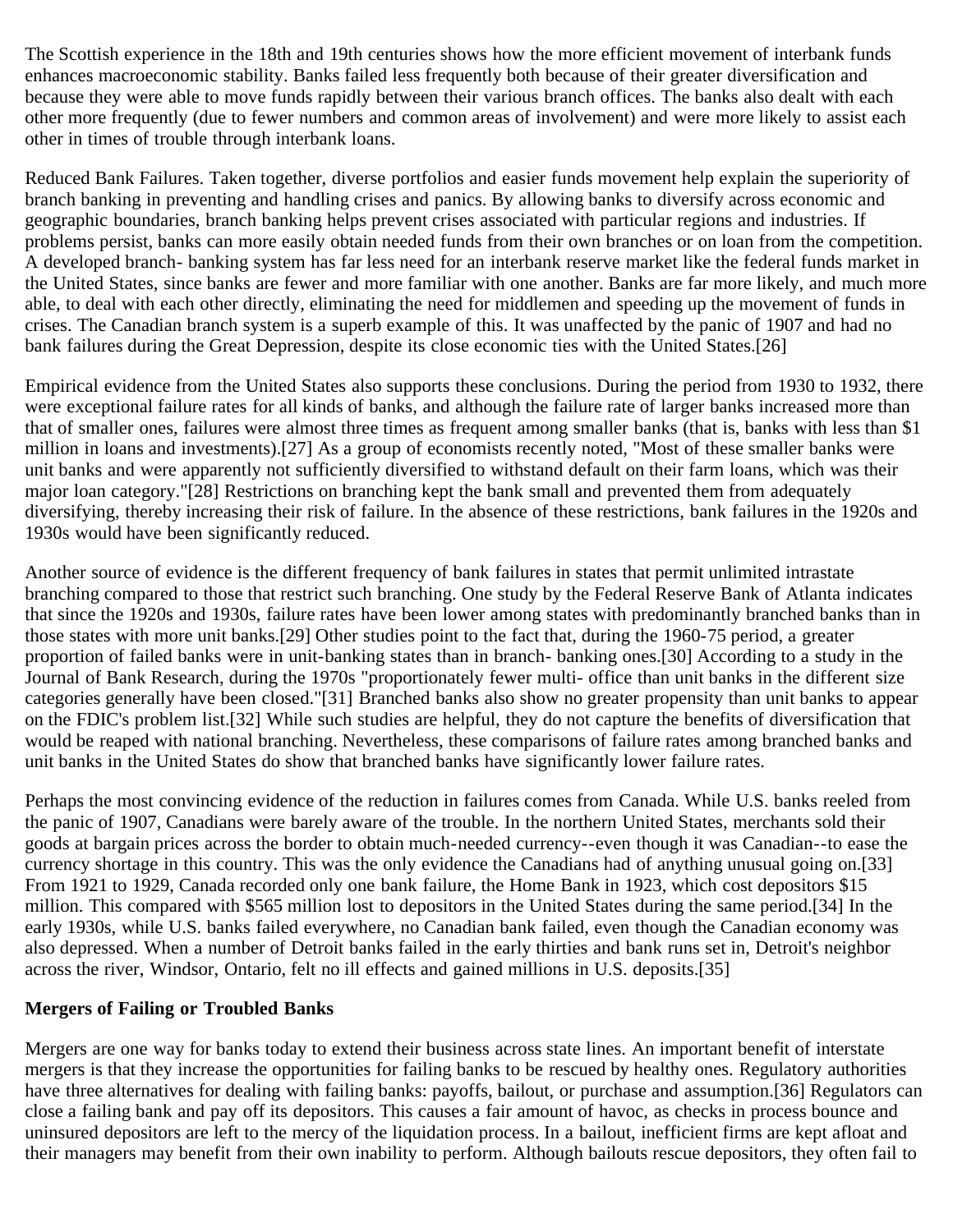provide the proper incentives to management. Under a purchase-and-assumption agreement, a solvent bank purchases the failing bank and assumes its assets and liabilities. This is the least disruptive and least costly approach as it maintains banking services to the community while also giving desired discipline to management. This was the case in Scotland in the 19th century, for example. When the Ayr Bank failed, other banks redeemed its outstanding notes and acquired the business of its former depositors with little interruption of service.[37] Although this was not technically a purchase, the benefits to depositors were similar to those provided by purchase-and-assumption agreements.

The provisions of the 1982 Garn-St Germain Act that permit out-of-state banks to acquire troubled institutions recognize the benefits of purchase and assumption. Unfortunately, the act does not apply to small troubled banks.[38] Permitting interstate banking would increase the number of potential saviors for insolvent institutions by removing any remaining obstacles to interstate mergers. This would increase system- wide stability by reducing failures and the resulting drain on the FDIC. Under nationwide branching, depositors at banks of all sizes would be better protected against failure.

But why wait until a bank is in serious trouble, when it is a less desirable (less salable) acquisition, before approving a merger? Why not let this happen before a crisis is imminent? Mergers can provide benefits to struggling banks while simultaneously promoting banking efficiency by bringing in new managers who may be more skilled than the old managers of the acquired bank. This not only reduces the possibility of failures but also increases the value of shareholders' equity. Even attempts at mergers have such effects, in that they often lead current management to improve its performance or face the prospect of being bought out. A recent example is First Interstate's attempted takeover of Bank of America. That a bank is willing to try an acquisition often means that it perceives that the target bank is in need of better management.

Branched banks themselves are also more desirable merger partners. A branched bank in trouble is a far more attractive acquisition than a unit bank. The argument that there are few banks big enough to be able to acquire big branch banks would not hold if branch banking were the norm. In that case, there would be more large banks in the system able to acquire a failing branched bank.

#### **Alleged Disadvantages of Nationwide Branching**

A major concern of unit bankers and other opponents of branch banking is that nationwide branching would lead to large, unresponsive banks that would eliminate competition in the banking industry. That concern also gives rise to the fear that the market would be dominated by a few firms and they would conspire to fix prices and provide shoddy service. But empirical evidence and economic theory suggest a different scenario. They support the view that monopolization of the banking industry is not a likely outcome of nationwide branching.

# **Lack of Local Control**

One argument often advanced against branch banking is that it removes banking from local control, leaving loan decisions up to bankers in faraway places with little knowledge of the local environment. This criticism ignores both theory and experience.

One of the benefits of branching is that it leads to the development of more professional bankers.[39] Many unit banks are operated by less experienced personnel and are often just a part-time occupation for the management. The problem of nonprofessional bankers came to the forefront in the Ohio savings and loan crisis. Many of the thrifts that failed began as little more than "men's clubs" for local businessmen. They were open only a couple of hours a week, usually as a place for the managers to play poker.[40] When banking becomes a hobby, problems develop, including excessive lending to insiders and a greater chance of fraudulent activities. Branch banking encourages a higher quality of management, thereby reducing the risk of crises and failure. In Canada, it should be noted, the Canadian Bankers Association has historically been ahead of its U.S. counterpart in providing the educational and training programs needed to develop the qualified bankers necessary for branch banking.[41]

Another important characteristic of branch banking is that, assertions to the contrary notwithstanding, loan decisions are usually left up to local branch managers and loan officers; only in cases of very risky or large loans do such decisions go to the head office. In branched banks in both Canada and the United States, the vast majority of consumer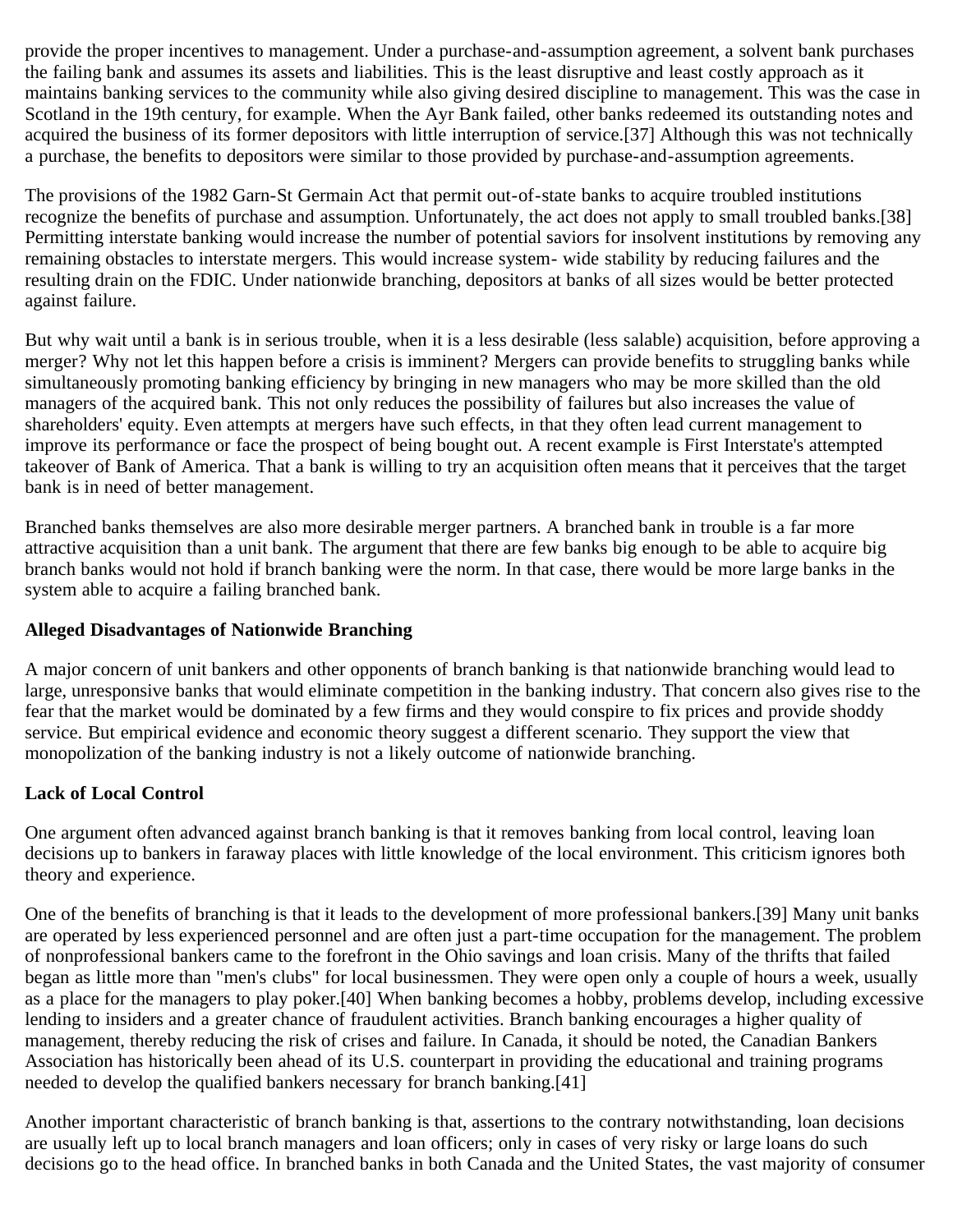and small business loans have always been handled by local branch managers.[42] Local branch managers have the same knowledge about local circumstances as do unit bankers. More important, since they are usually well-trained professionals, local branch managers are less likely to submit to personal preference in making loan decisions. Unitbank supporters fear the loss of personalized banking but fail to recognize that uneconomic loans, made for personal reasons, are an important cause of bank failures and crises, which can hurt everyone involved. In the 1982 Penn Square failure, this was the precise problem.[43] In the Ohio savings and loan crisis, Home State Bank, which triggered the problem, had lent a great deal of money to ESM Securities, which was owned by a relative of the owner of Home State. ESM turned out to be bankrupt, and the bank collapsed.[44] If a banking system is to be stable, it is essential that it be run by professional and knowledgeable bankers.

#### **Bureaucratic Insensitivity**

Closely related to the lack-of-control argument is the complaint that large branch banks are overly bureaucratic and are insensitive to depositor needs. Proponents of this view have failed to demonstrate why large banks are more likely to be insensitive than other retail firms, and their allegation founders upon the rocks of both theory and experience. Larger firms have the same incentive as smaller ones to attract customers by providing the services and prices desired. By not doing so, a large firm loses profits like any other sized firm. If the firm grows too large, it has incentive to scale back to a more efficient operating size. If banks are strong rivals, any attempt to deviate from consumer preferences is sure to impose a significant cost on the perpetrator.

Recent developments in the industry provide evidence of bank responsiveness. Since deregulation, for example, banks have started a wide variety of specialized budget-banking programs to meet the needs of low-income depositors.[45] In general, previous deregulation has not led to bureaucratic monoliths. On the contrary, greater exposure to competition has made banks more responsive to consumer needs. Nationwide branch banking, being just a more effective way for banks to compete with each other, would do the same.

#### **Concentration in the Industry**

The last few years have seen an increase in both the number and the size of mergers in the banking industry. A common fear is that such mergers simply create paper profits and could lead to the monopolization of the industry. Millions of dollars change hands but no real services are created, and depositors are stuck with big, unresponsive banks. Such arguments demonstrate a misunderstanding of the nature of mergers and acquisitions and an ignorance of their numerous procompetitive effects.

In fact, the advantages from interstate branching are most readily obtained through merger and acquisition. Depositors benefit through more efficient, more stable banks. Shareholders benefit from the increase in equity value due to the increased effectiveness of new management. Merger activity also increases competition in local markets by expanding the options available to consumers.

Mergers can promote efficiency by allowing firms with specialized information to share it with acquired firms.[46] When an acquired firm obtains this information, it may be better able to serve depositor needs at lower cost. Mergers may also provide a low-cost way for banks to expand into consumer-demanded areas of business.[47] By combining with a partner that provides services it does not, a bank can take advantage of existing equipment and knowledge. By eliminating start-up costs in the new area, the merger enables resources to be allocated to other, higher valued uses.

When two banks combine, layers of management are eliminated, operations are consolidated and centralized, and productive efficiency is generally enhanced. Mergers may also lead to economies of scope by combining different types of services under a single firm. A simple example would be a merger between a brokerage firm and a bank, in which the merger would enable the bank to advertise its brokerage services in its monthly account statements.[48] Economies of scale and scope lower costs and increase efficiency, and mergers and acquisitions are two ways to achieve such economies.

The threat of merger also promotes competition by keeping incumbent firms on their toes. Permitting banks to branch nationwide through merger and acquisition, even if it leads to fewer banks, would provide the same competitive benefits as de novo branching.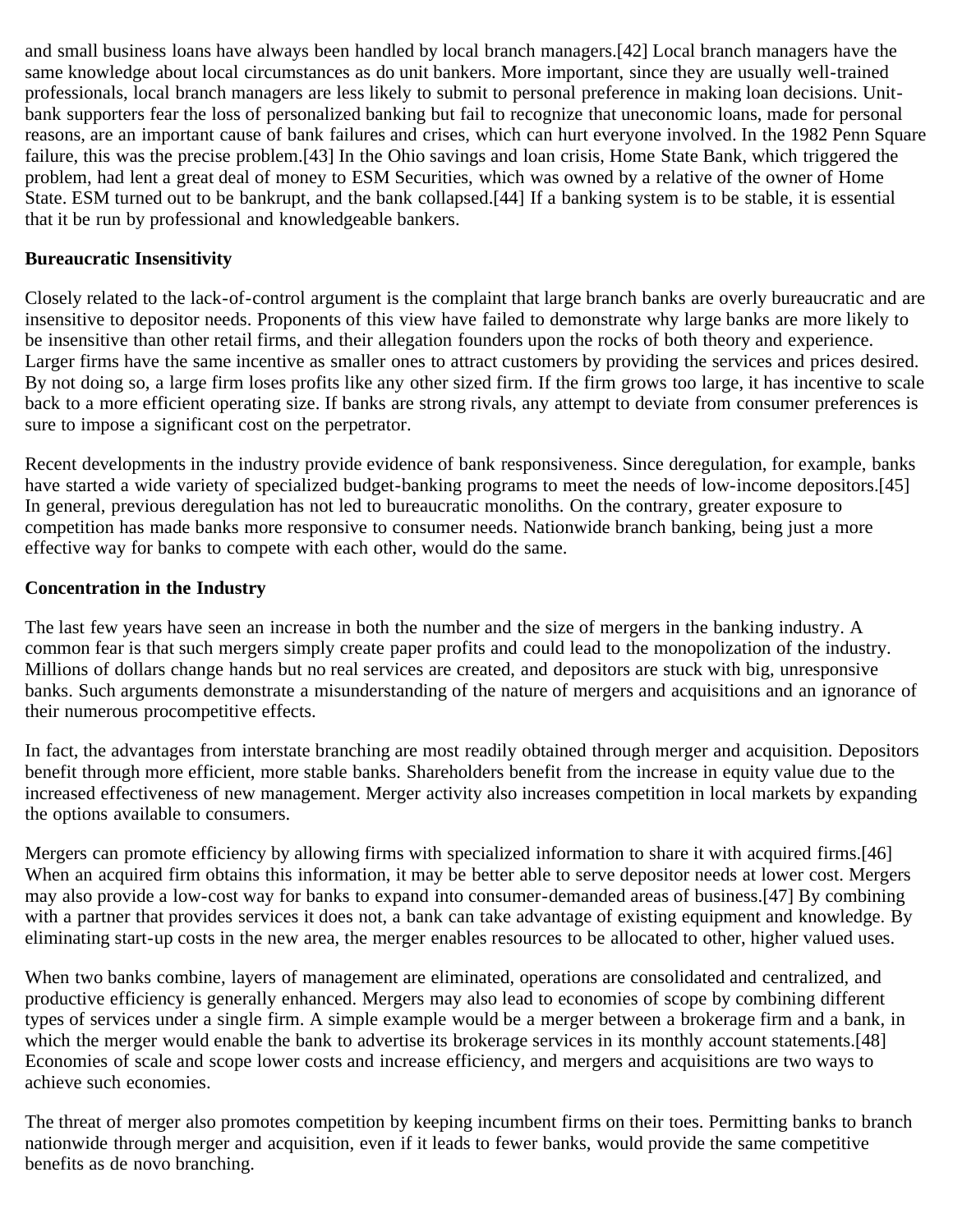#### **Bank Size and Competition**

The merger threat leads to the most common complaint against nationwide branch banking: its possible effect on the market structure of the banking industry. Opponents fear that market shares will become concentrated in the hands of a few large banks, raising again the specter of a money monopoly. This argument flies in the face of both evidence and theory. Econometric evidence on market shares in states that permit unrestricted branching indicates that branches do not increase market shares to any potentially troublesome degree.[49] Although the number of firms shrinks, the number of offices increases, and any possible adverse effect on prices is compensated for by increases in services and office hours.[50] The whittling away of traditional "banker's hours" in many areas is one particularly cogent bit of evidence of the increased competitiveness that branching promotes. And who has a more effective monopoly than the protected bank in a one-bank town? Restrictions on branching themselves create monopoly power.

Operation of the Canadian system confirms on a broader scale the limited evidence from states with more liberal branching laws. Despite being few in number, Canadian banks have historically been very aggressive competitors. Geographic dispersion and intense competition drive interest rates on loans to uniform levels, making funds more accessible to smaller borrowers. An observer in the 1930s commented that competition was very strong even in depressed economic conditions.[51] This counters the argument that fewer banks mean monopoly power and higher prices.

While such evidence is helpful, it goes only part way in showing that competition can thrive even as the number of banks declines. The view that economic efficiency is directly related to market shares and concentration is also disputed in economic theory. Scholars are turning away from the simple view that the number of firms determines firm behavior and efficiency. Many now view competition as a rivalrous process.[52] Instead of merely adding up market shares, the "competition as a process" approach is more concerned with entry and exit barriers, government restrictions on firm behavior, and market uncertainties. Our previous discussion of interbank relationships is a good example of how the two views differ. The old view would see a highly concentrated industry and conclude it was inefficient. The process approach would ask whether there were benefits to having fewer firms and the particular arrangements they promote. Because they look only at market shares and concentration ratios, many of the previously cited studies understate the degree of competition in a branched banking industry.

Of greatest concern to process-approach theorists are legal barriers to entry.[53] As long as firms are legally able to enter and exit a market as they please, the benefits of competition will be reaped. The concept of "potential competition" is the key here.[54] As long as there are no legal barriers to entry, the possibility of a new entrant in a market provides sufficient incentive for the incumbent firm or firms to be responsive to consumer preferences. If existing firms deviate from efficient behavior, other firms will enter the industry to discipline them. It is only when the law prevents entry and exit that existing firms can behave inefficiently and get away with it.

A recent econometric study confirmed these theoretical conclusions, finding that "branch banking does not necessarily reduce the level of competition in local banking markets, even when branching increased local market concentration."[55] In the market studied, potential competition from new entrants kept existing firms in line. Permitting interstate branching also lowers the cost of new entry by allowing banks to deploy their brand-name capital in a new market. By artificially limiting a bank's options, prohibitions on branch banking prevent the development of more efficient, lower cost ways of providing banking services. The new view of competition argues that regardless of concentration ratios, permitting banks to explore these options can leave us no worse off and is likely to improve things considerably.

The process view also recognizes that cooperation between firms can be efficiency-enhancing, whereas the marketstructure view sees all cooperation as anticompetitive per se.[56] According to the process view, cooperation is one way of handling uncertainty or information problems in certain industries. In banking, a clearinghouse is an example of a cooperative venture that aids individual banks by serving as an information intermediary.[57] Yet the old, structural view of competition must perceive clearinghouses as evidence of inefficiency and as candidates for antitrust actions!

Finally, there is a related, and more fundamental, criticism of the market-structure view. It is that the actual process of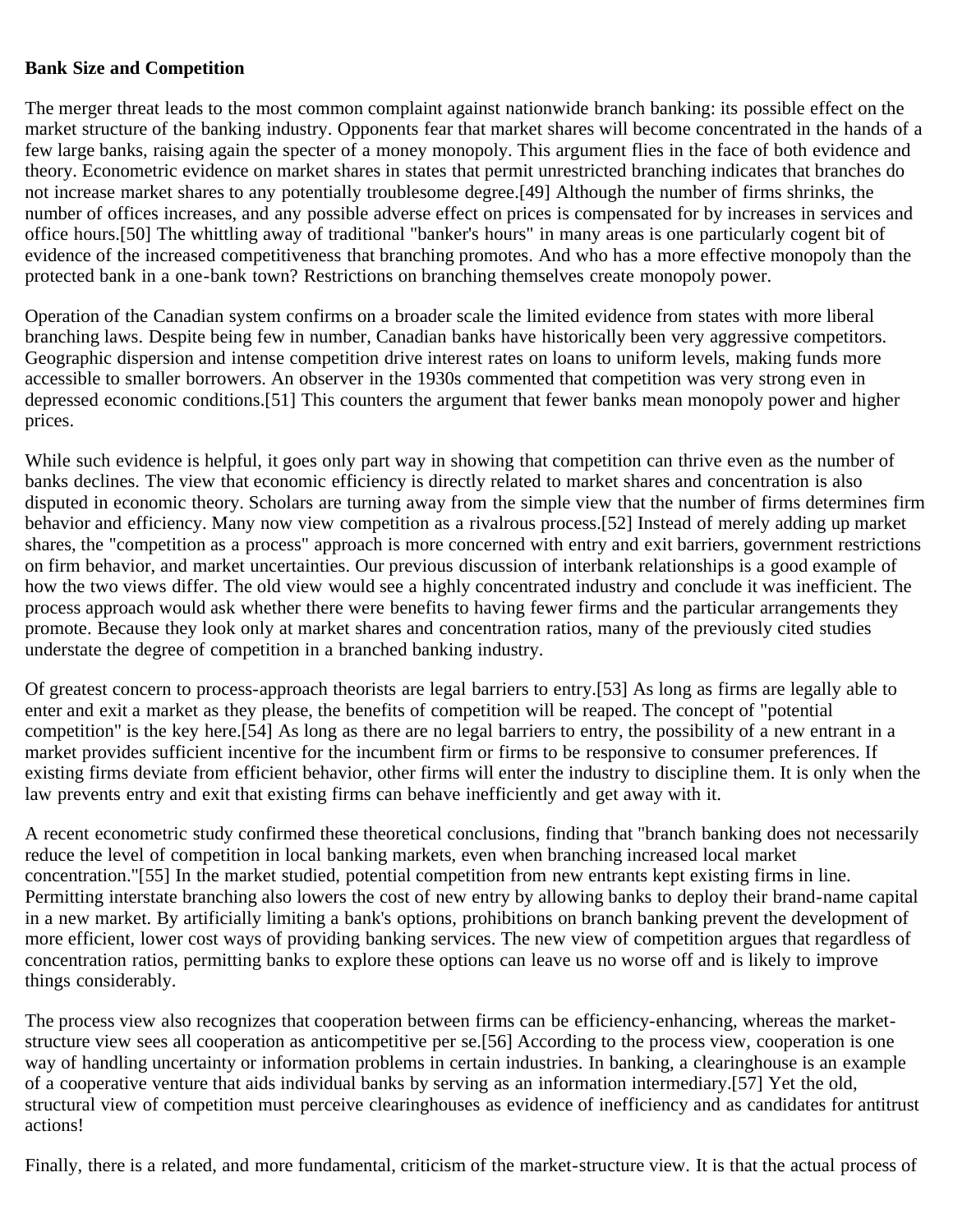competition itself is the only way to discover the "best" way to organize an industry.[58] Economists and policy makers do not have sufficient knowledge to determine the ideal structure of any industry. Another way to see this is to ask why, if we knew the best structure, we would allow competition at all. (If we know which team will win the Super Bowl, why play the game?) We could simply mandate that structure and enforce it. The problem, of course, is that we do not know and can find out only by allowing competition to operate. Market shares are virtually irrelevant, as we cannot know whether a high concentration ratio is proper or not. The only gauge we have is how well such industries meet consumer preferences. As Nobel laureate James Buchanan has said, "[Economic] order is itself defined as the outcome of the process that generates it."[59] It is only by eliminating legal barriers to entry and permitting the process of competition to proceed that the industry itself can discover the right size and number of firms. It is not just that bigger banks are better; it is that only a process of competition itself can "discover" the best structure for an industry.

By enforcing limits on branch banking, legislators are claiming knowledge they cannot have. Lacking any proper theoretical justification, they have restricted the market's ability to discover the highest valued uses of certain resources. The issue is whether we prefer a situation with a large number of little, local monopolies, unaffected by competitive pressure, or a smaller number of larger, branched banks constantly under the competitive gun and better at meeting the needs and demands of consumers. As John McGee has said, "Competition between the old and new ways of doing things proved to be more important, and more valuable, than was 'competition' among large numbers of the old style firms. That the new style firm may make large profits under these circumstances surely does not justify either dissolving it or preventing its emergence by prohibiting the new techniques. For consumers (and the surviving producer) benefit greatly in the process."[60]

Incidentally, to the extent that competition (through increased branching) has been permitted in banking, the result has not always been harmful to unit banks. Evidence gathered by Donald Savage and Elinor Solomon on new entry into previously restricted markets indicates relatively few negative effects on existing banks and general gains in service for the banking public.[61] This result essentially confirmed a study by McCall and Peterson.[62] When branch banking was permitted in New York state, many feared that the upstate unit banks would be gobbled up by the big New York City banks. The actual result, however, was that many local banks continued to thrive side-by-side with the large branch banks by providing specialized services that the bigger banks could not offer, including programs tailored to local needs. According to Savage and Solomon, "the evidence does not suggest that permitting more entry into banking markets, through either interstate branching or interstate bank holding company expansion, would endanger the safety and soundness of existing banks."[63]

#### **Conclusion**

Although periodically proposed as a solution to financial ills, and despite the meagerness of arguments against it, true branch banking has consistently been prevented by its politically powerful opponents. Twice in U.S. history the opportunity to enact nationwide branch banking has been at our feet and twice we have trampled it. The day of reckoning is here again. The financial sector is fast approaching another major crisis that only true branch banking can prevent. The time is right to overrule the McFadden Act of 1927 and Banking Act of 1933 by passing legislation to permit full and complete interstate branch banking. Besides helping to prevent an immediate crisis, this reform would provide high-quality banking and lasting macroeconomic stability. History has shown that patchwork measures, like the Fed and deposit insurance, are at best only temporary palliatives for a system in dire need of structural reform.

# **FOOTNOTES**

[1] See Federal Reserve Bank of Boston Economic Review (July 11, 1986); and Marsha E. Simonson, "Full-Service Interstate Banking Statutes: The Conditions of Entry," Oklahoma City University Law Review 11, no. 3 (Fall 1986): 752-53.

[2] For a good summary and discussion of the history and issues of the era of the national banking systems, see Oliver Mitchell Wentworth Sprague, History of Crises under the National Banking System (Fairfield, N.J.: Augustus M. Kelley, 1977); and Eugene Nelson White, The Regulation and Reform of the American Banking System 1900-1929 (Princeton: Princeton University Press, 1983).

[3] A. Piatt Andrew, "The Influence of the Crops upon Business in America," Quarterly Journal of Economics 20, no.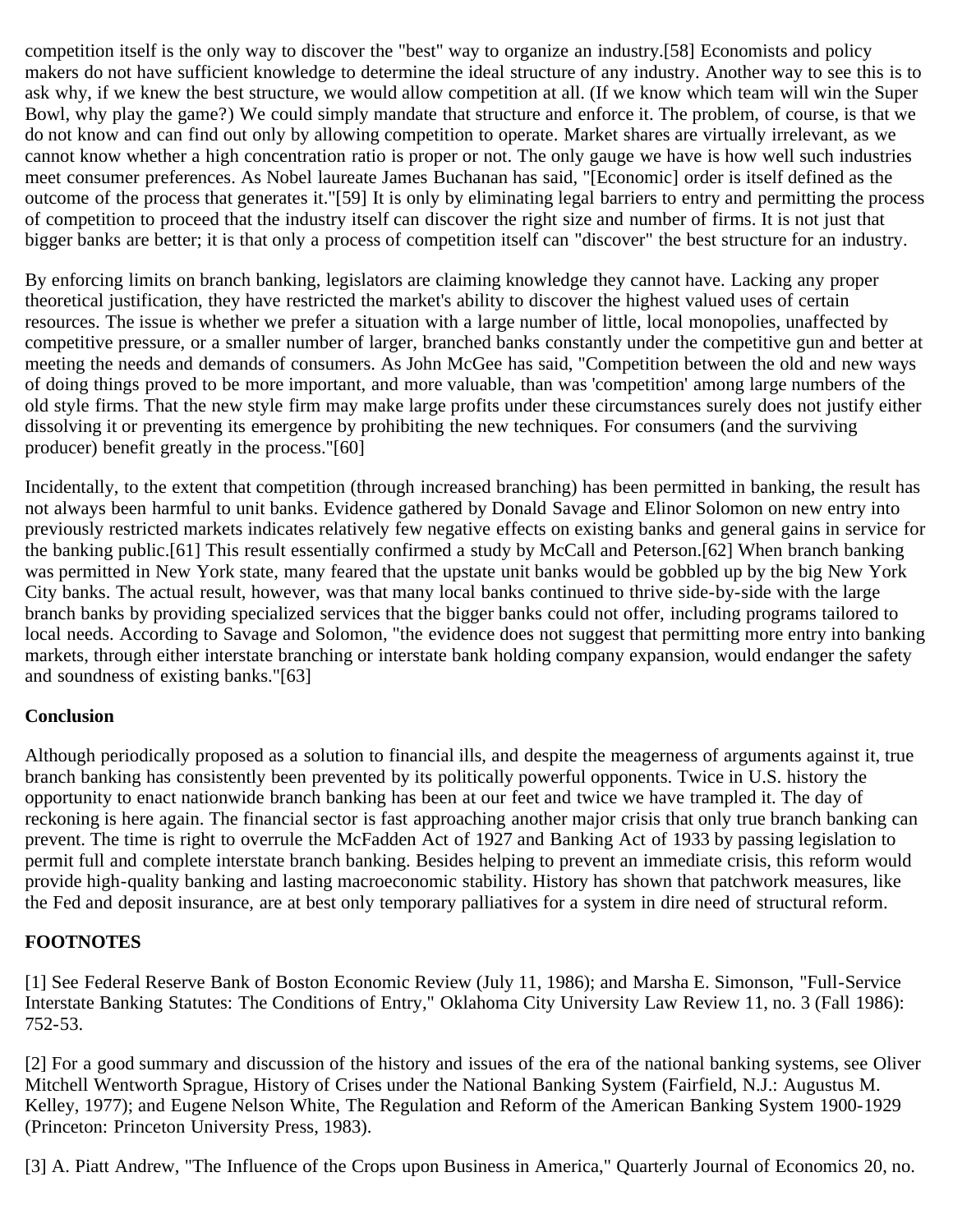2 (May 1906): 323-53. [4] White, Regulation and Reform, p. 93.

[5] Gabriel Kolko, The Triumph of Conservatism (New York: Free Press, 1963), p. 141.

[6] Ibid., p. 149.

[7] Robert H. Wiebe, Businessmen and Reform: A Study of the Progressive Movement (Chicago: Quadrangle Books, 1968), p. 13; and Eugene Nelson White, "The Political Economy of Banking Regulation, 1864-1933," Journal of Economic History 42, no. 1 (March 1982): 33-40. [8] Kenneth A. Guenther, in Interstate Banking: How Much, How Fast? (Washington: Heritage Foundation, 1985), p. 5.

[9] White, Regulation and Reform, pp. 84-85.

[10] H. M. P. Eckardt, "If the United States Had Branch Banks," Atlantic Monthly, vol. 101, no. 4 (April 1908): 507-12; and Thornton Cooke, "Branch Banking for the West and South," Quarterly Journal of Economics 18 (February 1903): 97-113.

[11] Wiebe, p. 74.

[12] White, "Political Economy," p. 40.

[13] Helen M. Burns, The American Banking Community and New Deal Banking Reforms: 1933-1935 (Westport, Conn.: Greenwood Press, 1974), p. 59.

[14] George J. Benston et al., Perspectives on Safe and Sound Banking (Washington: American Bankers Association, 1986), pp. 53-72.

[15] White, Regulation and Reform, p. 40.

[16] Ibid., pp. 210-11.

[17] Ross Robertson, in Policies for a More Competitive Financial System (Federal Reserve Bank of Boston, conference series no. 8, June 1972), p. 43.

[18] Guy Greer, "Wanted: Real Banking Reform," Harper's Magazine, October 1933, p. 583.

[19] Donald T. Savage and Elaine J. Peterson, "Interstate Banking Developments," Federal Reserve Bulletin 73, no. 2 (February 1987): 81.

[20] Alan S. McCall, "The Impact of Bank Structure on Bank Service to Local Communities," Journal of Bank Research 11, no. 2 (Summer 1980): 104.

[21] Ibid.

[22] For example, Allied Bancshares fell 35 percent, RepublicBank Corp. fell 29 percent, and MCorp fell 30 percent between July 1985 and August 1986, paralleling the fall in oil prices. (Percentages are from the Wall Street Journal.)

[23] Lawrence H. White, Free Banking in Britain (Cambridge: Cambridge University Press, 1984), p. 47.

[24] For a very good discussion of the movement of interbank funds, see Kurt Schuler, "The Economic Significance of Branch Banking," George Mason University, 1986 unpublished manuscript, pp. 20-21. [25] Ibid., pp 20-21; and Gaines T. Cartinhour, "Branch Banks versus Unit Banks," The Annals of the American Academy (January 1934): 37.

[26] See Eckardt; Cartinhour; Schuler; and Bert Ely, "The Big Bust: The 1930-33 Banking Collapse--Its Causes, Its Lessons." In The Financial Services Revolution: Policy Directions for the Future, ed. Catherine England and Thomas Huertas (Boston: Kluwer Academic Press, 1988).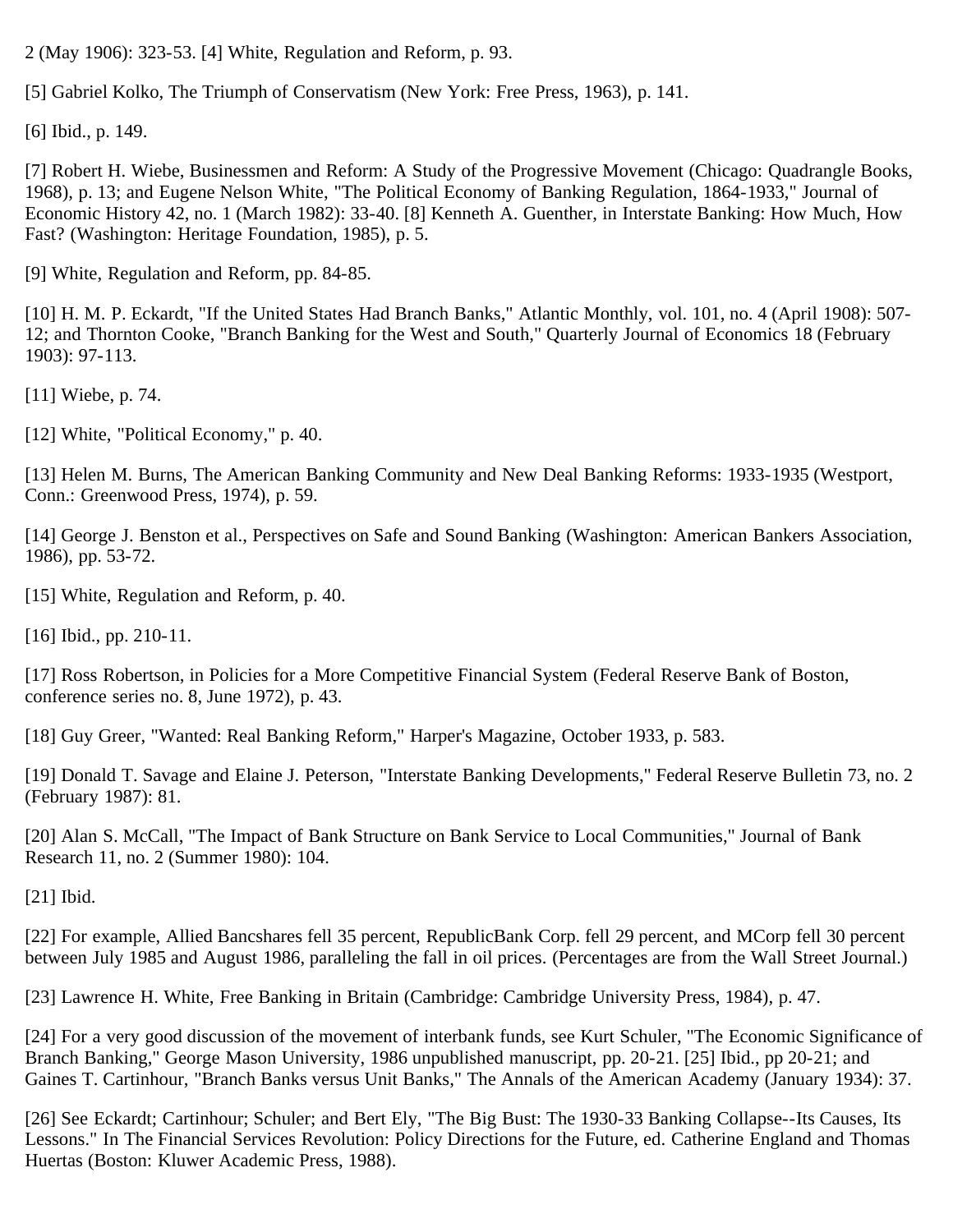[27] Ely.

[28] Benston et al., p. 61.

[29] Robert A. Eisenbeis, "Interstate Banking's Impact upon Financial System Risk," Federal Reserve Bank of Atlanta Economic Review (March 1985): 31.

[30] Alan S. McCall and John T. Lane, "Multi-Office Banking and the Safety and Soundness of Commercial Banks," Journal of Bank Research 11, no. 2 (Summer 1980): 89.

[31] Ibid.

[32] Ibid., p. 92.

[33] Eckardt, p. 510.

[34] Ely.

[35] Cartinhour, p. 37.

[36] Irvine H. Sprague, Bailout (New York: Basic Books, 1986), p. 22.

[37] Lawrence H. White, p. 27.

[38] B. Frank King, "Interstate Banking: Issues and Evidence," Federal Reserve Bank of Atlanta Economic Review (April 1984): 43.

[39] See Cartinhour; Guy Greer, "Why Canadian Banks Don't Fail," Harper's Magazine (May 1933): 722-34; and Eckardt.

[40] "Tremors from Ohio's Bank Run," Business Week, April 1, 1985, p. 29. [41] Cartinhour, p. 44.

[42] Cartinhour, p. 38; Eckardt; Greer, "Why Canadian Banks Don't Fail"; and personal interview with John Doherty, Chase Manhattan Bank, May 8, 1987.

[43] Irvine H. Sprague, p. 114ff.

[44] "Tremors from Ohio's Bank Run," p. 29.

[45] For a number of examples, see the American Bankers Association Journal (November 1985): 69.

[46] Paul Calen, "Interstate Bank Mergers and Competition in Banking," Federal Reserve Bank of Philadelphia Business Review (January-February 1987): 9.

[47] Ibid.

[48] Ibid. Such a merger would require, besides liberal branching laws, repeal of the Glass-Steagall Act.

[49] Donald T. Savage and Elinor H. Solomon, "Branch Banking: The Competitive Issues," Journal of Bank Research 11, no. 2 (Summer 1980): 111-13; McCall; and George J. Benston, "Economies of Scale of Financial Institutions," Journal of Money, Credit and Banking 2, no. 4 (May 1972): 317-41.

[50] Savage and Solomon, p. 118.

[51] Greer, "Why Canadian Banks Don't Fail," p. 733.